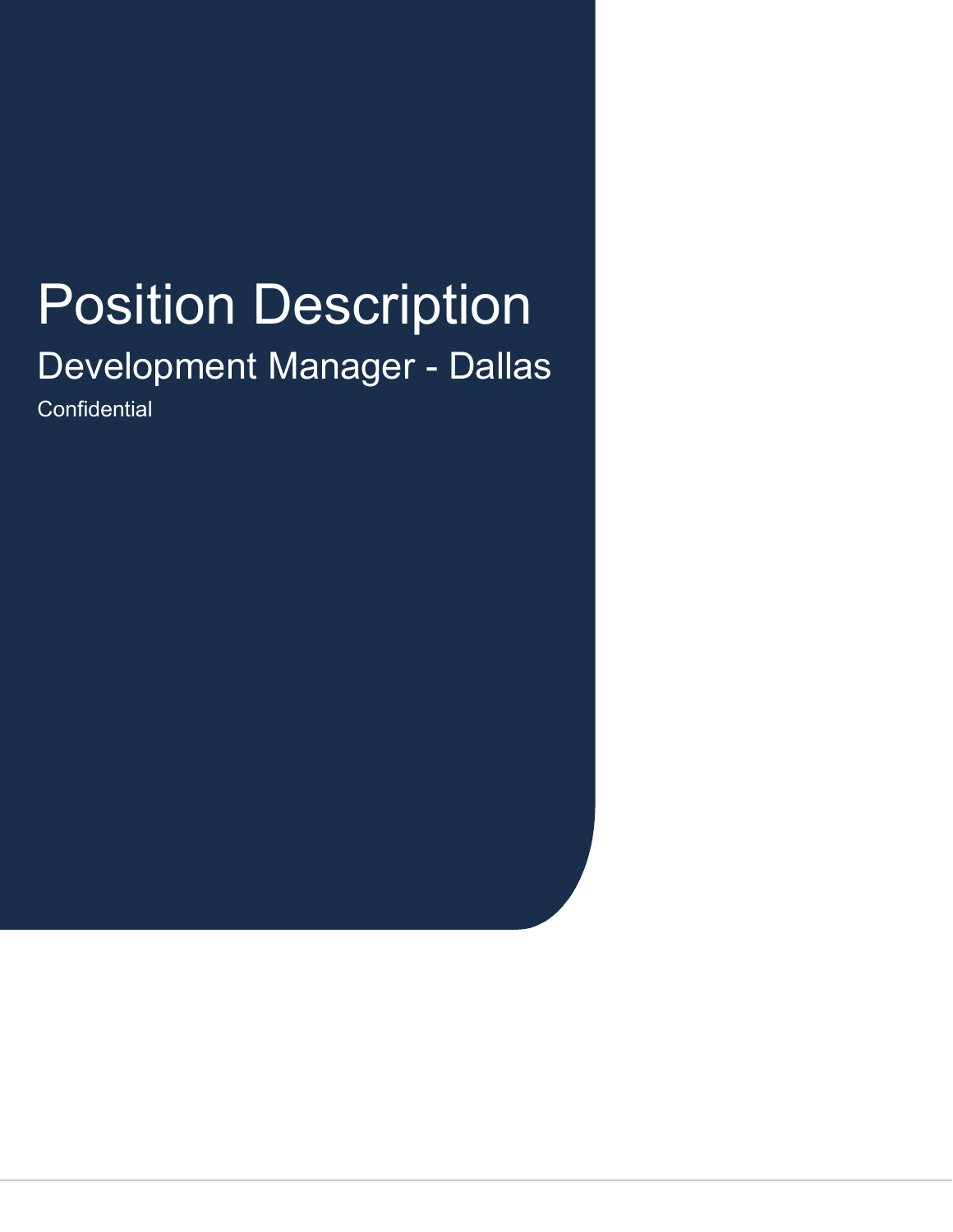## **Development Manager**

| <b>REPORTING TO:</b>   | Sean Wood, Managing Director |
|------------------------|------------------------------|
| <b>DIRECT REPORTS:</b> | TRD                          |
| <b>LOCATION:</b>       | Dallas, TX                   |

## **COMPANY DESCRIPTION**

### **LEON CAPITAL GROUP**

#### www.leoncapitalgroup.com

Leon Capital Group is a privately-owned real estate development and investment company, focusing on speculative development and build-to-suit projects throughout the U.S.

Leon Capital Group offers experienced leadership, a history of successful commercial development projects, and a hard-won reputation for tuning in to the needs of their customers. Leon Capital Group serves corporate and institutional clients with the need for designing, building, and leasing new facilities in one or multiple markets. Their knowledge, expertise, flexibility, and resourcefulness enable Leon Capital Group to consistently deliver quality service and a superior product to their clients. Leon Capital Group is proud to have completed development projects nationwide.

This newly hired Development Manager will focus on and grow industrial development and expand Leon Capital Group's speculative development and build-to-suit capabilities. Industrial development is the strategic focus. Leon Capital Group is proactive and thorough in site selection and is known for its expertise in navigating through both the due diligence and entitlement process. Leon Capital Group identifies risks and opportunities early in the development process and openly communicates important aspects of a project with the client throughout the entire process.

This position will be responsible for the start to finish management of the industrial property development, which will include project management of approvals, pre-construction, and construction. Leon Capital Group is looking for a dynamic individual with strong industrial experience who has a proven track record of success as well as experience in leading teams.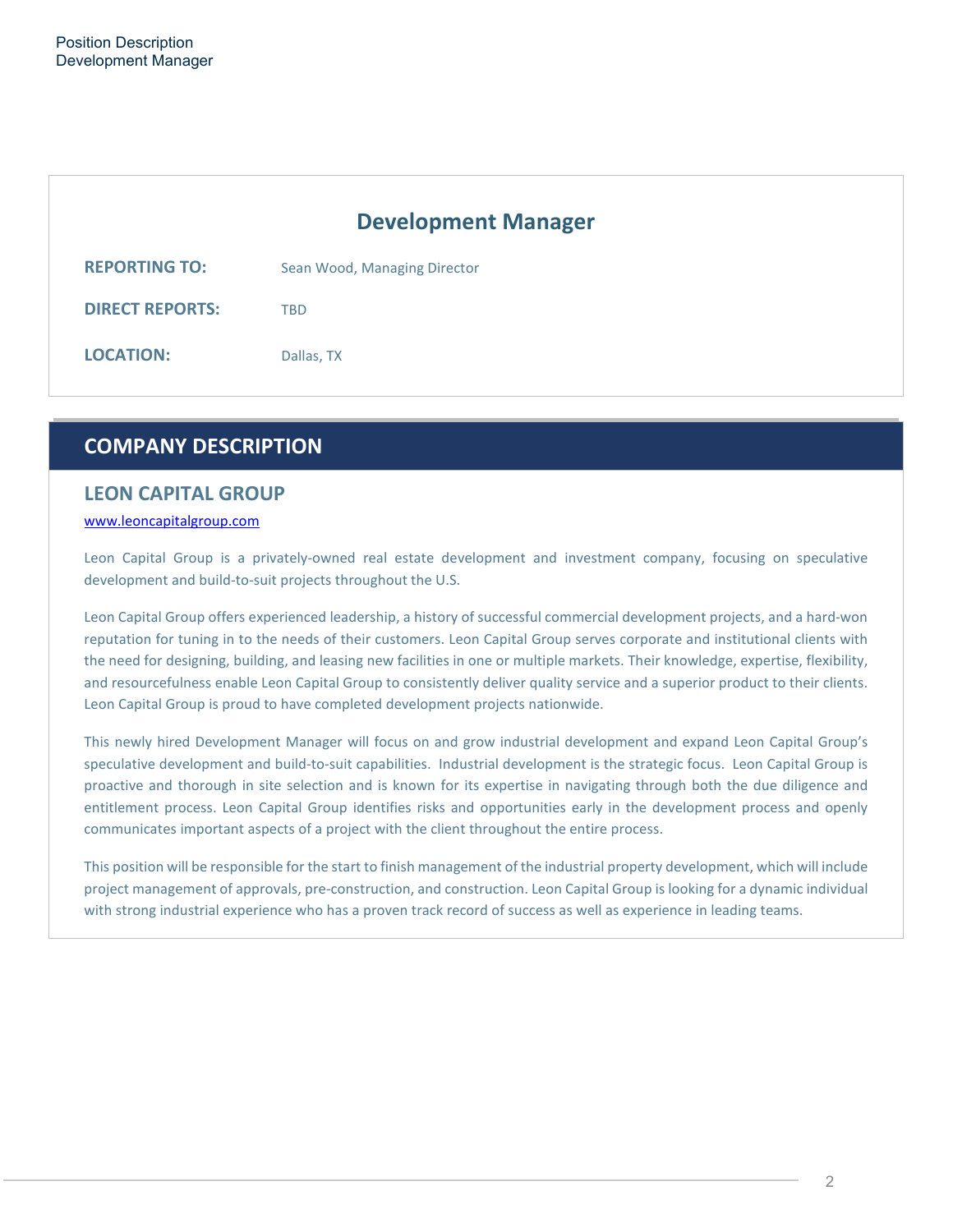## **SCOPE AND RESPONSIBILITIES**

Leon Capital Group is ultimately seeking a Development Manager to cover investments in the Southwestern region of the US. The position requires a high degree of energy, enthusiasm, outgoing personality, technical competence, and professionalism. The position reports to the Managing Director in Dallas. Experience in land acquisitions as well as ground up development is highly desired. This position will also manage and oversee a variety of third-party teams such as executing development, design, tenant improvements and construction of industrial properties.

With a minimum of five years of experience within commercial real estate, candidates must demonstrate a combination of academic aptitude, quantitative skills, personal motivation, and distinguished written and oral communication skills. Coordination with members of the Leon Capital Group team will be paramount to ensure success.

#### **Specific Responsibilities:**

#### **The successful candidate will be expected to be responsible for:**

- Being a key member of the team to expand Leon Capital Group's industrial development and build-to-suit program.
- Participating in the identification / acquisition / negotiation process for site acquisition.
- Working to efficiently manage industrial development & entitlements, design, bidding, permitting and construction. Projects will be located throughout the Southwest.
- Budgeting and scheduling on individual projects.
- Assisting with the hiring and supervision of architects, consultants, and contractors, monitoring progress, reviewing contracts and approval of payments.
- Negotiating and preparing contracts, work authorization of change orders, close out packages, etc.
- Working with teams to develop conceptual budgets and schedules.
- Understanding goals involved in each project to best deliver successful projects (i.e. schedule constraints, etc.).
- Overseeing project teams with Cities and Governing Agencies in obtaining approvals as needed for projects.
- Identifying potential roadblocks and develop strategies to mitigate impacts or delays. This would include management of third-party construction management firms when they are engaged on a project.
- Assuring accurate budget variance reports and schedules for projects.
- Driving value engineering efforts as needed and timely performance of the project teams.
- Coordinating and managing internal approval processes for design, budgets, and other project related items.
- Communicating status of all projects at regular meetings with key management personnel.
- Maintaining "Action Plans" that are distributed on a regular basis.
- Coordinating with the accounting and operations group to ensure accurate and timely accounting reports as well as accounts payable.
- Assisting with developing a strong network of contractors, architects, and consultants for efficient execution.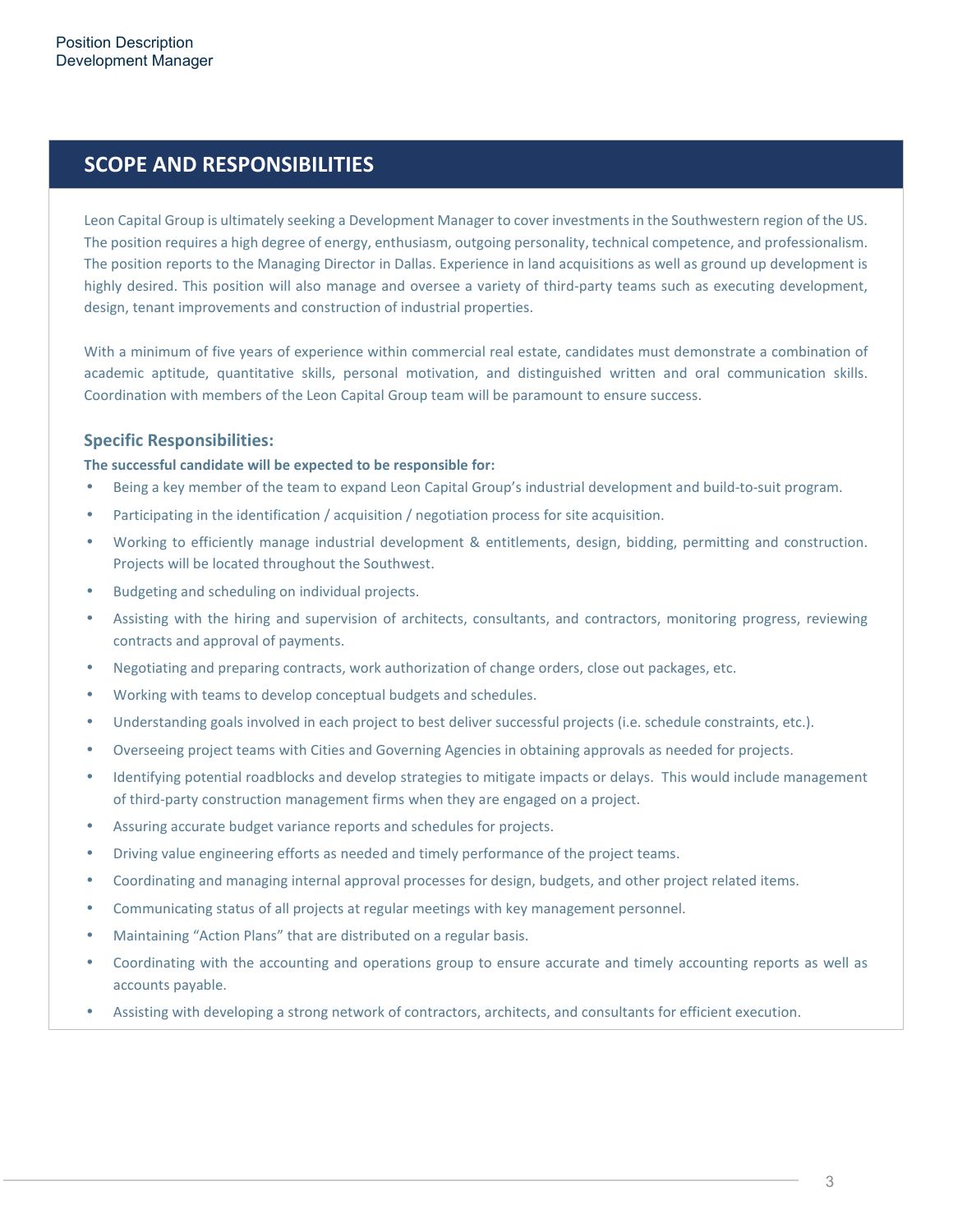## **KEY SELECTION CRITERIA**

- Degree of a Bachelor of Science or Business Administration in Real Estate, Construction Management, Architecture or Engineering (Civil or Structural) is preferred over other degrees.
- 5+ years of experience working in the field of Development, Project, or Construction Management. Applicant should have a minimum of 3 concurrent years' experience working in direct underwriting and full development of projects.
- Represent Leon Capital Group in a positive and professional manner, exhibiting behavior consistent with the company's business values and promote the Leon Capital Group brand with enthusiasm.
- Experience in estimating, management and close-out is required.
- Maintain a high regard of confidentiality for company information.
- Embrace the small office environment and assist others to achieve the deadlines imposed.
- Be self-motivated and can multi-task and prioritize with minimal direction.
- Be enthusiastic, maintain a positive attitude, be a good team player and customer service oriented.
- Maintain computer proficiency: Excel, Word, Outlook, PowerPoint, MS Project, Google Earth, ACAD viewer, Bluebeam Revu, and Adobe Acrobat.
- Display excellent written and verbal communication skills.
- Be proactive in approaching solutions and problem solving.
- Capable of managing multiple projects at different phases at the same time.
- Work and manage a team well under pressure.
- Be able to travel up to 30% of the time.
- Promote a positive, can-do attitude with a real focus on efficiency and effectiveness.

## **PERSONAL / PROFESSIONAL ATTRIBUTES**

- Possess a strong track record of successes and accomplishments in prior roles.
- Demonstrated ability to make sound business decisions and exercise good judgment.
- Possess excellent organizational skills with the ability to prioritize and multi-task.
- Must be self-motivated and able to work well with people.
- Stability, temperament, and emotional maturity consistent with working in a results-oriented group of professionals and in a highly productive work environment.
- Possess a very high energy level and strong, focused work ethic.
- Integrity and ethical standards must be of the utmost highest standards.
- Strong leadership and interpersonal skills, with effective time management and the ability to multitask in a fast-paced entrepreneurial environment.
- Possess the self-confidence, maturity, and knowledge to be able to function independently.
- Ability to connect with key leaders and stakeholders on a formal and informal basis to ensure timely alignment, maintaining continuous feedback loop to ensure team is aligned with business throughout projects.